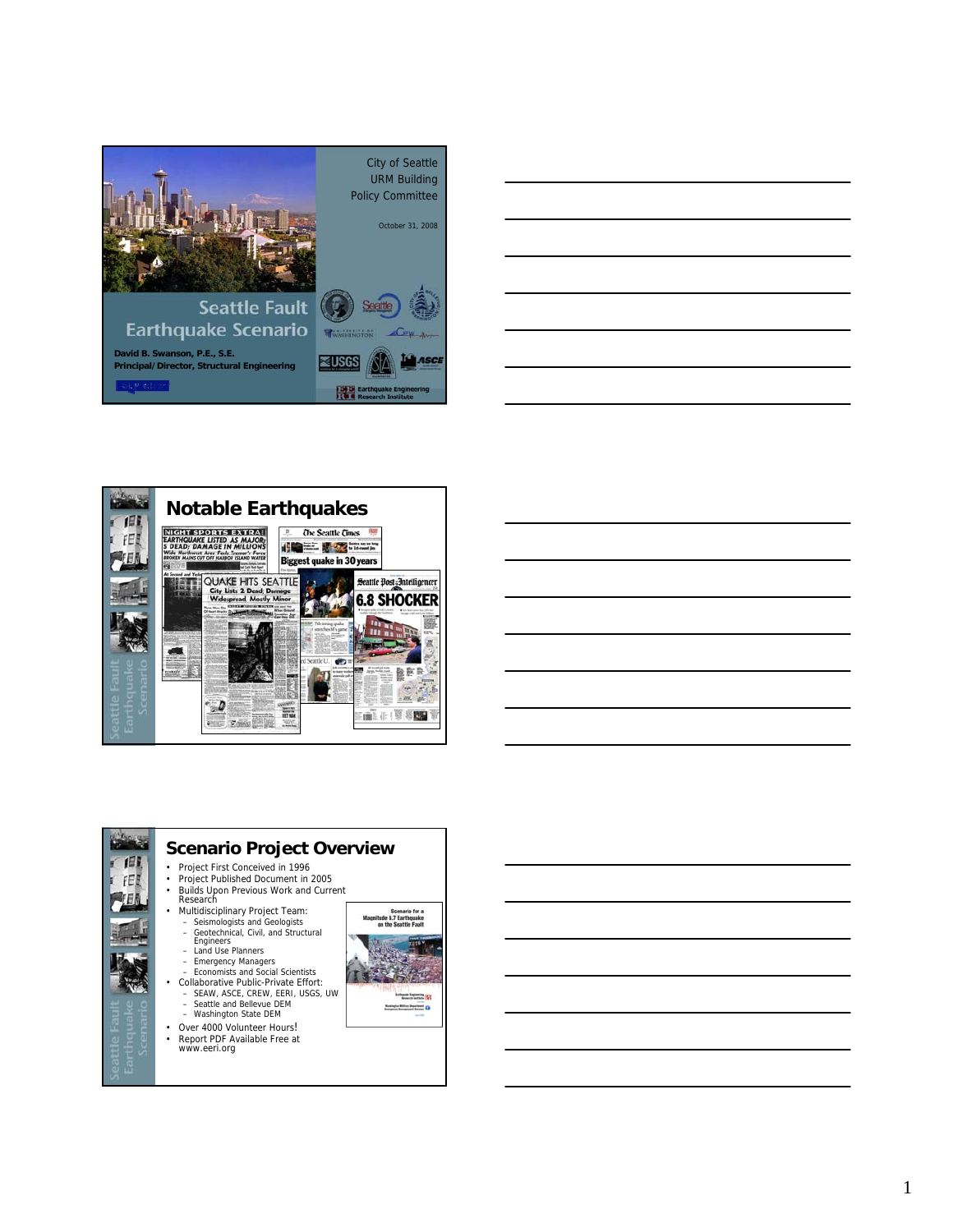

#### **Scenario Purpose**

- Intent of the Scenario Study is to:
	- Increase awareness of a real threat
	- Start (or continue) a conversation
	- Have some public policy debate
	- Increase our region's preparedness
- Develop recommendations for effective actions to reduce regional earthquake risk



# **The Study Area**

King, Pierce, Snohomish Counties

- More than half state's population. • Six of the 10 largest cities in state.
- Cornerstone of state's economy.
	- King County alone has 44 percent all jobs statewide.
	- Employers: Boeing, Microsoft, Starbucks, Alaska Air Group, UW, Military.
	- WA is fifth largest exporter in nation.
	- Ports of Seattle, Tacoma handle \$52 billion waterborne international freight annually.

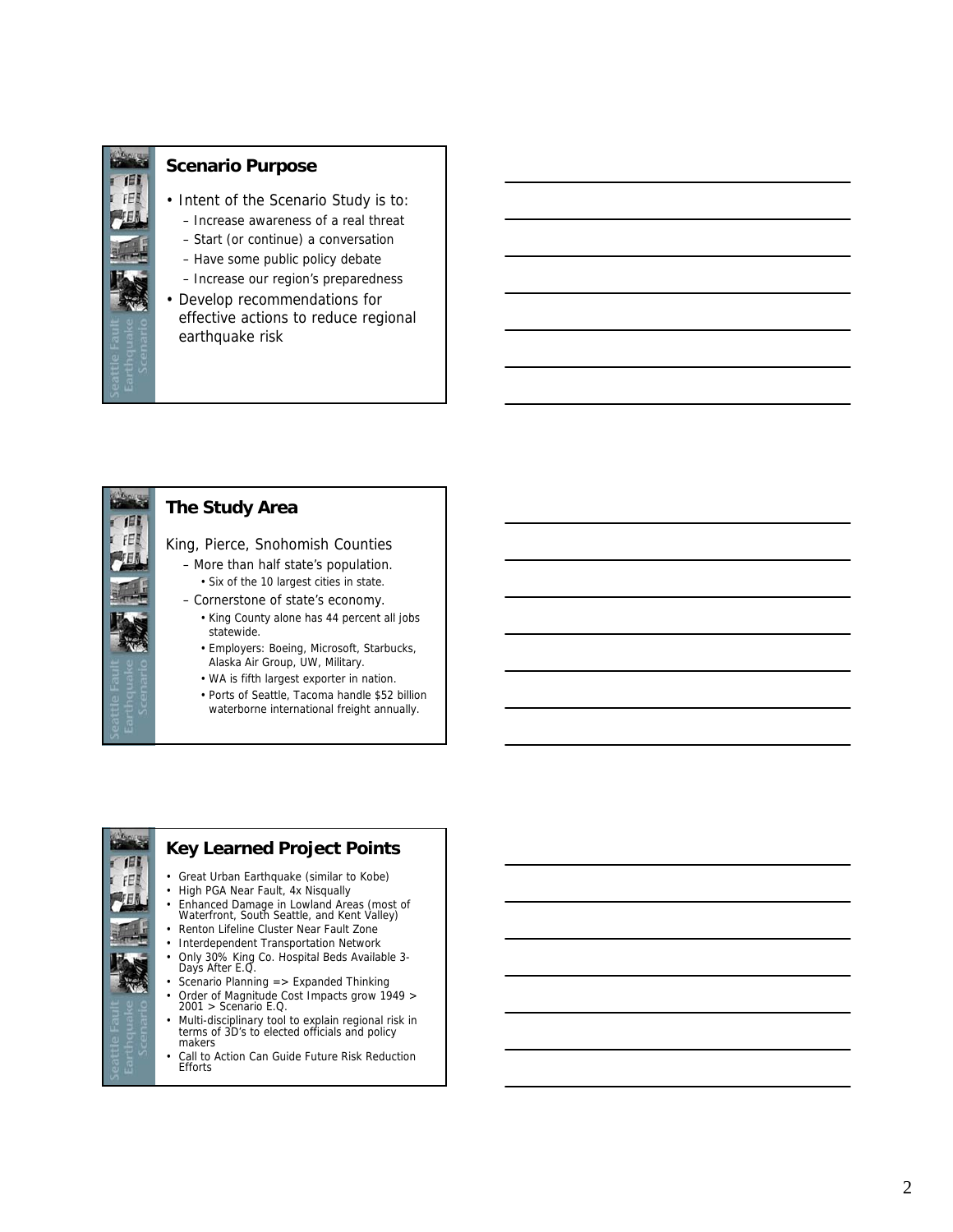







#### **Public Perceptions**

Two post-Nisqually EQ studies:

- Small Business:
	- 20% physical loss, 60% lost productivity.
	- Only 1 in 3 increased preparedness afterward.
- Households:
	- Before less than half took steps to prepare.
	- 300,000 damaged by EQ.
	- 1 in 4 experienced loss, averaging \$622 to \$1,350.
	- Only 1 in 5 increased preparedness afterward.
- Perceptions:
	- We faced the "big one" and it wasn't so bad…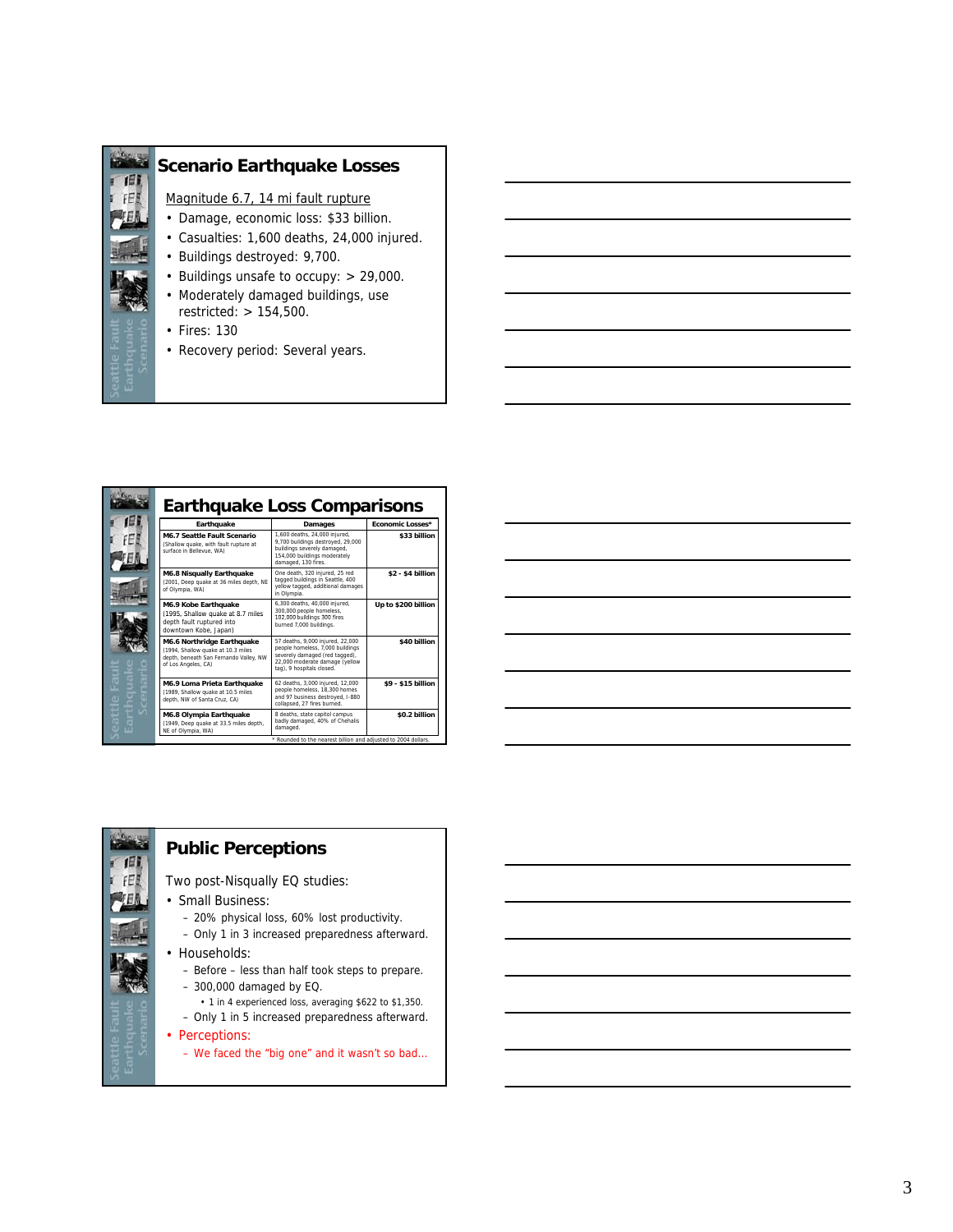









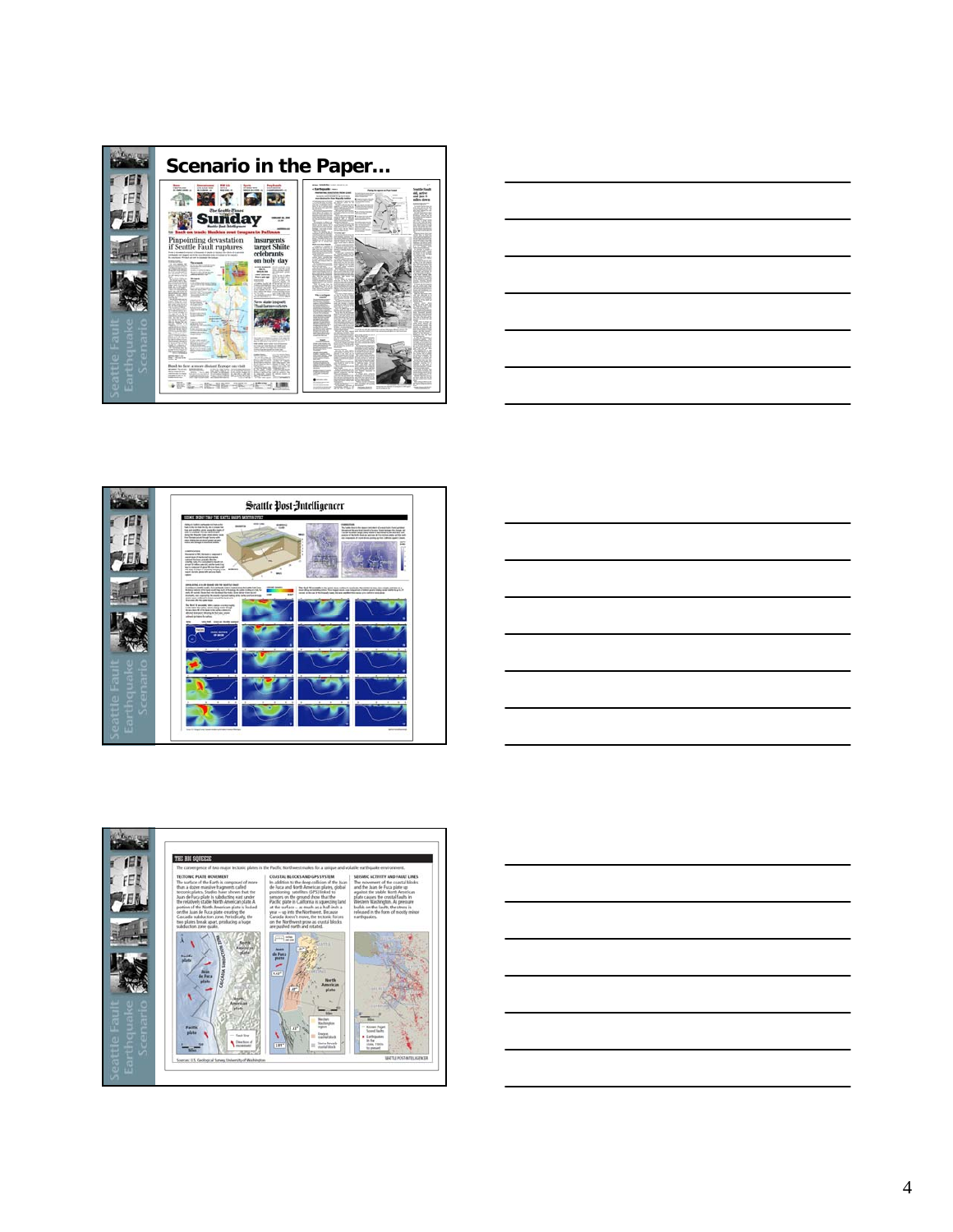







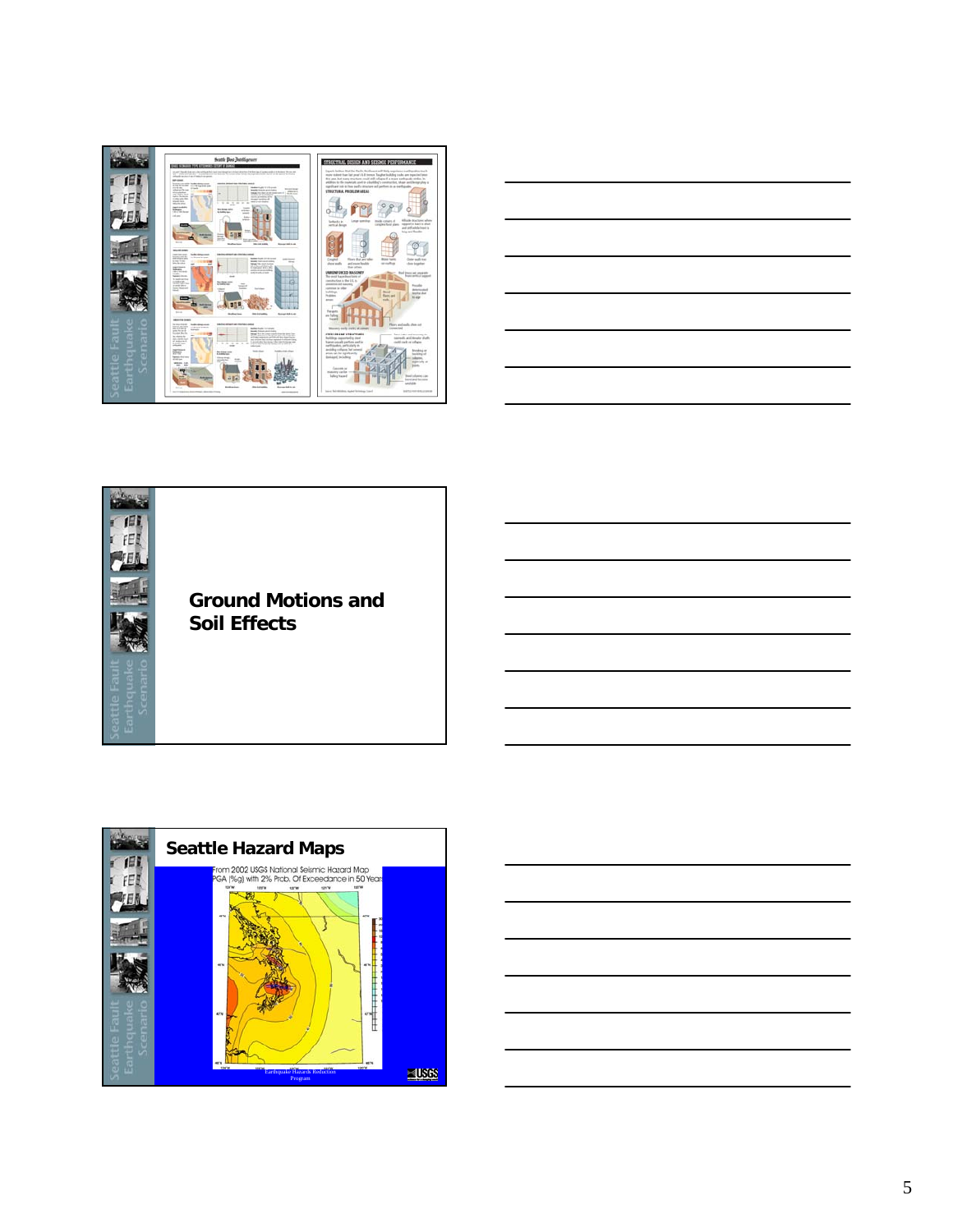







# **Scenario Earthquake Faulting Parameters**

- Magnitude 6.7
- Surface rupture = 6 feet (matches trench)
- Located at frontal fault
- Four segments, about 16 miles length
- 9 miles deep fault
- 45° from surface
- Breaks from depth up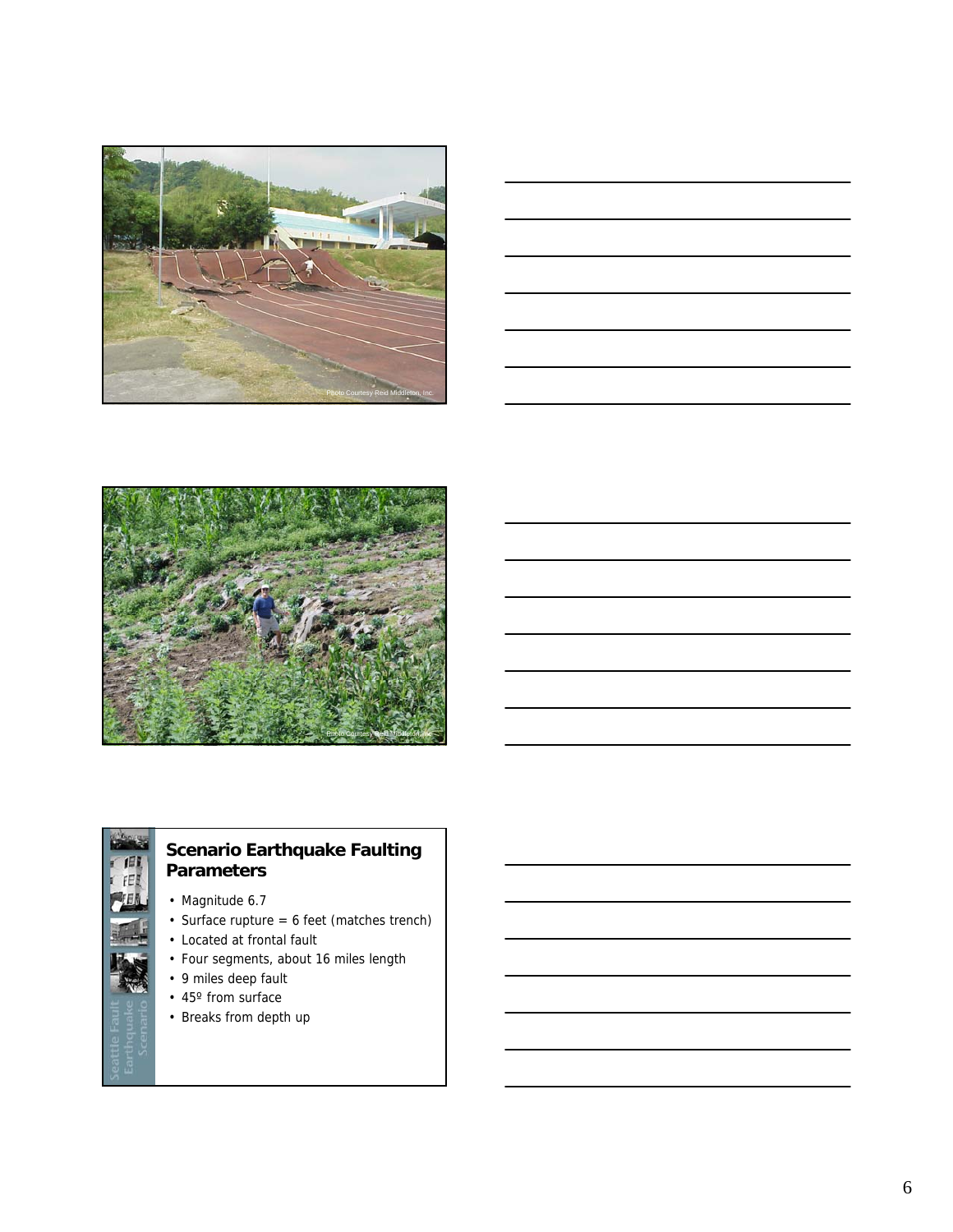







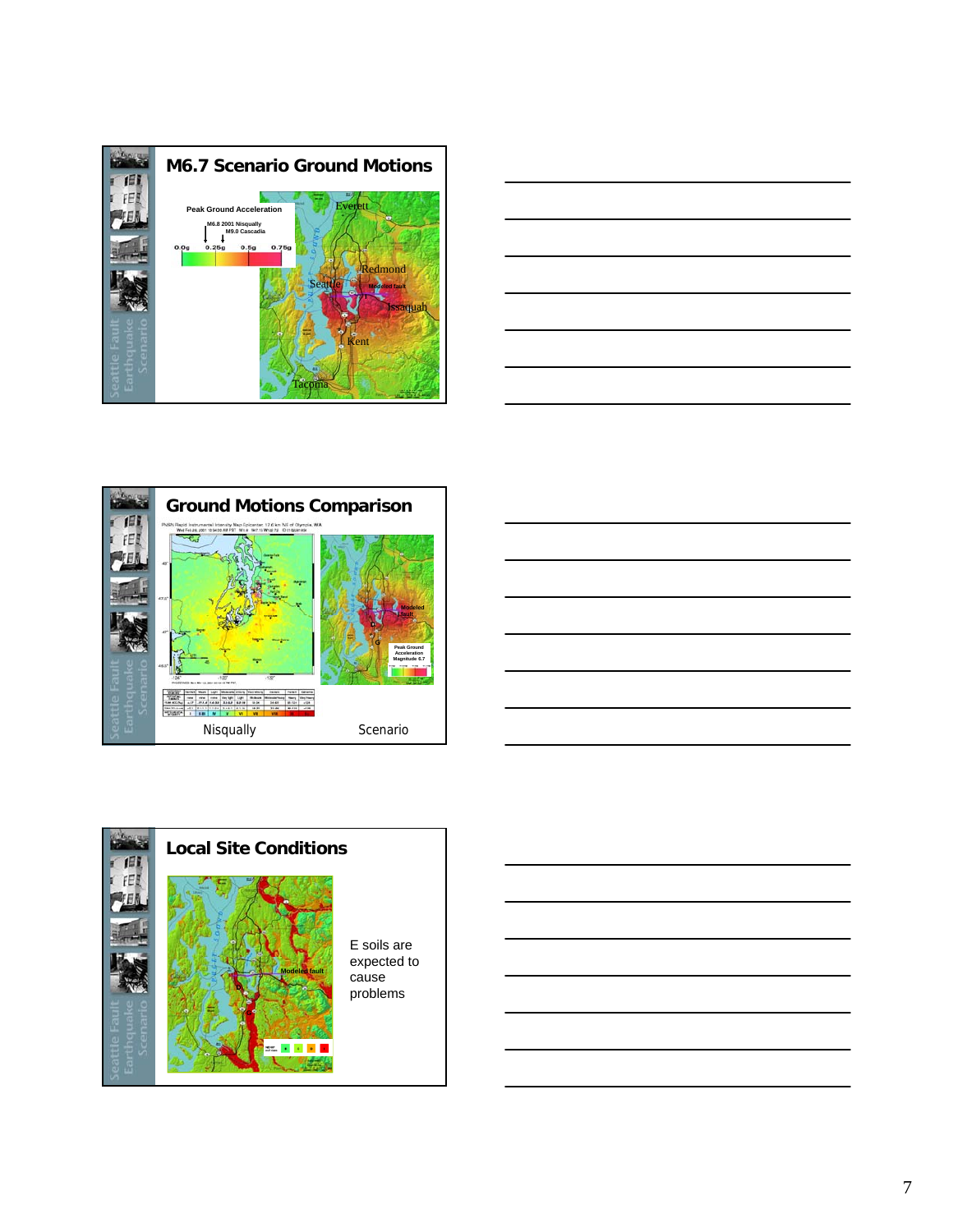





## **Buildings and Critical Facilities**



## **Scenario Damage Estimates**

- Very strong ground motions near the fault
- 4,000 (27%) commercial structures with significant damage:
	- Unreinforced masonry (URM's)
	- Reinforced concrete Tilt-ups
	- Pre 1970-vintage reinforced concrete frame<br>buildings
- Significant damage to structures founded on poorly consolidated soils
- 46,000+ households displaced
- Long-term impact on industry and economy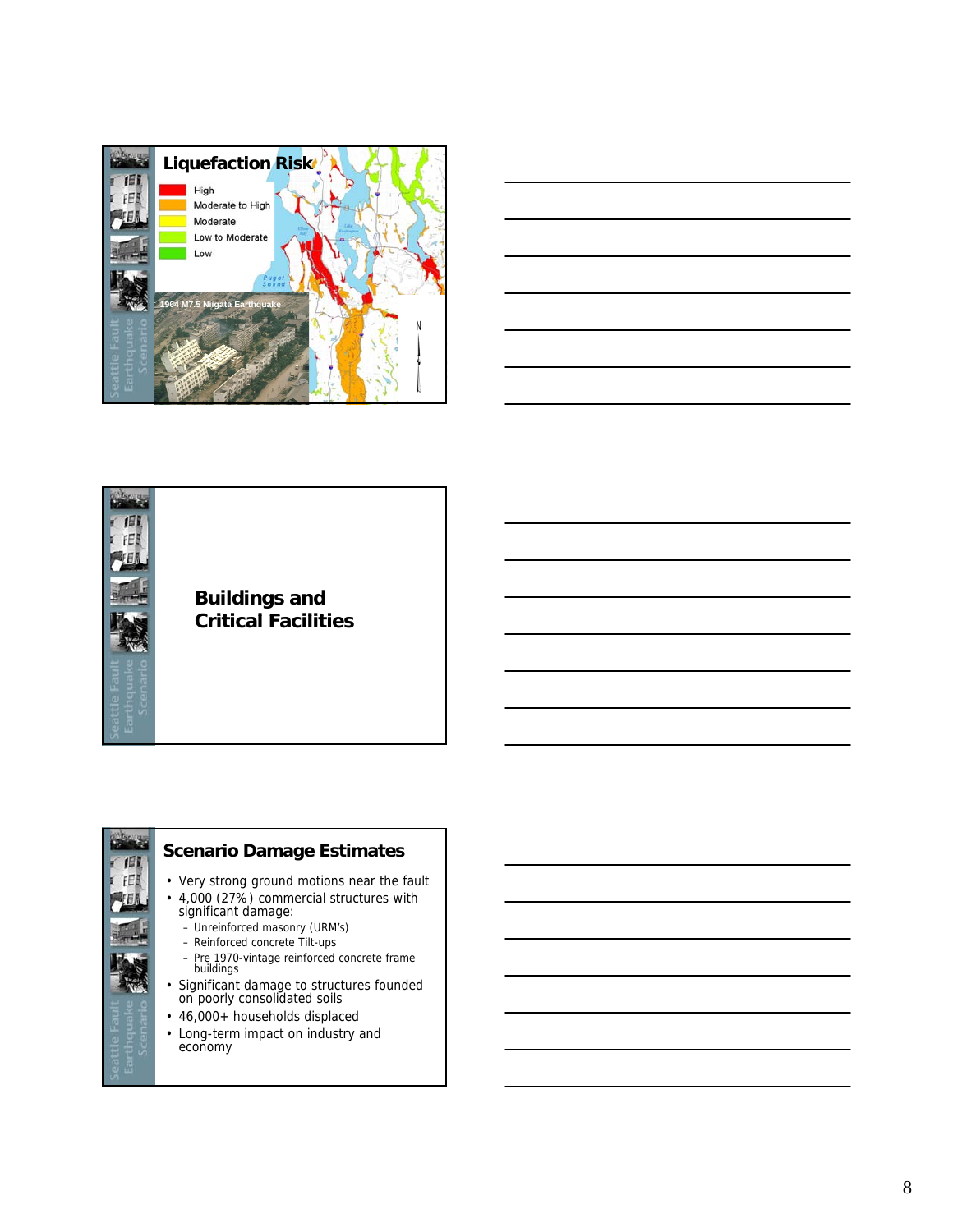







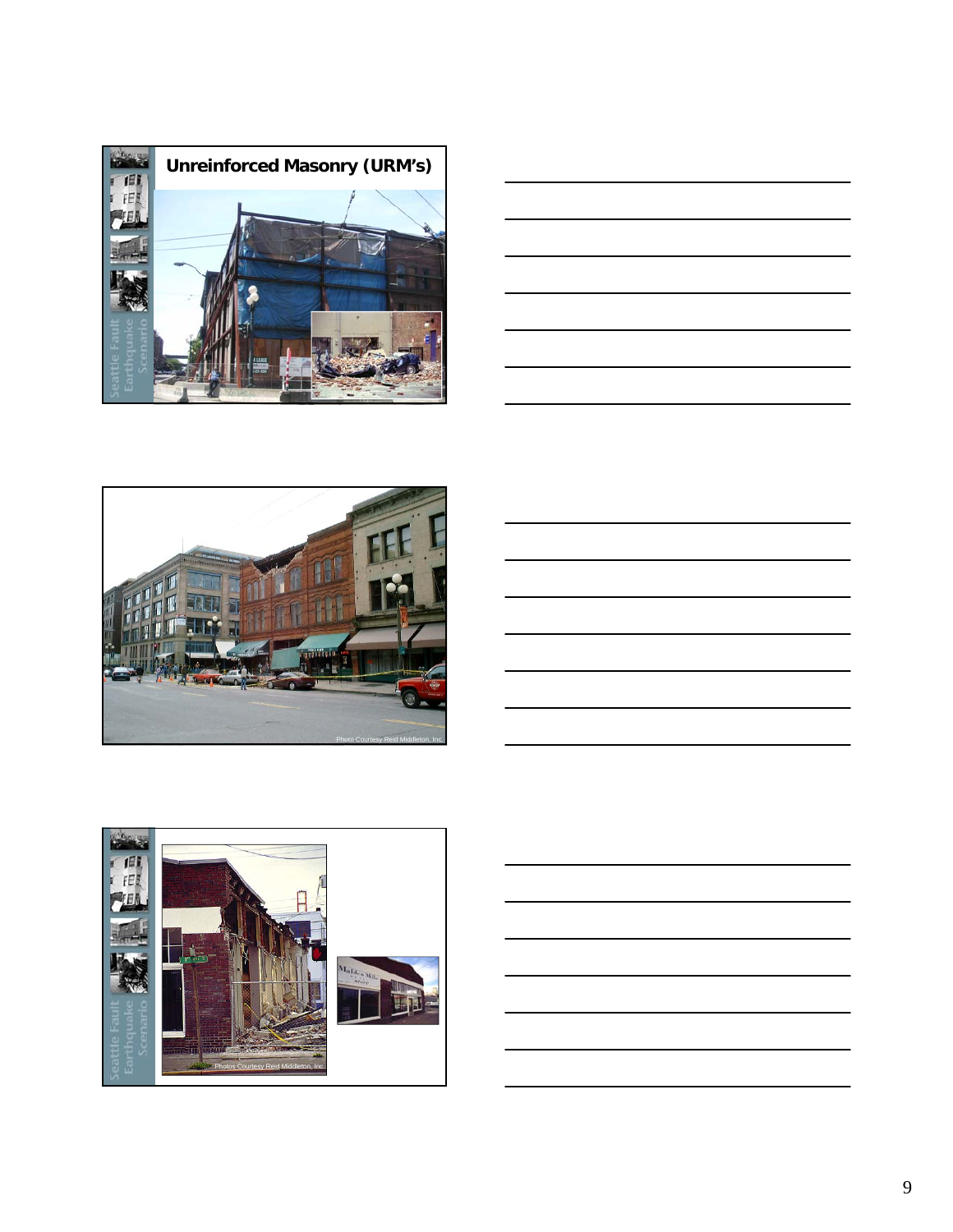





## **Building Performance Summary**

- Scenario ground motions would be significantly greater than in recent local earthquakes.
- Modern structures would survive with varying degrees of damage.
- Many older existing structures would experience significant damage with some collapses.
- Building owners should assess potential risks and make practical improvements.



- 
-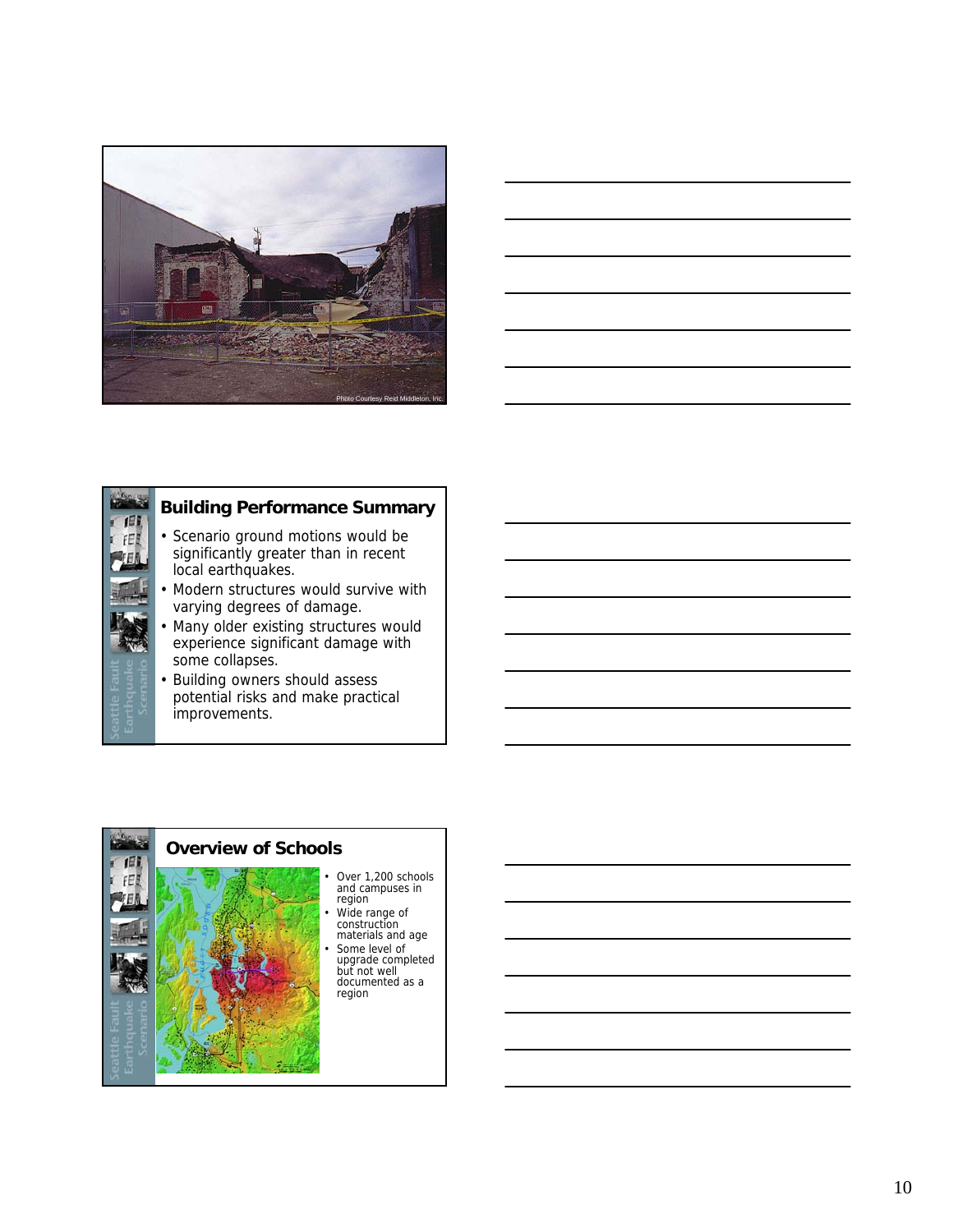| н                                       | <b>School Damage Projections</b>      |                     |        |          |                  |          |  |  |  |
|-----------------------------------------|---------------------------------------|---------------------|--------|----------|------------------|----------|--|--|--|
|                                         | Table 6-3: Expected Damage to Schools |                     |        |          |                  |          |  |  |  |
|                                         | County                                | Damage (in percent) |        |          |                  |          |  |  |  |
|                                         |                                       | <b>No Damage</b>    | Slight | Moderate | <b>Extensive</b> | Complete |  |  |  |
|                                         | King County                           | 23%                 | 22%    | 29%      | 18%              | 8%       |  |  |  |
|                                         | Pierce                                | 64%                 | 18%    | 12%      | 5%               | 1%       |  |  |  |
|                                         | Snohomish                             | 64%                 | 14%    | 9%       | 3%               | 10%      |  |  |  |
|                                         | <b>Total Region</b>                   | 38%                 | 20%    | 22%      | 13%              | 7%       |  |  |  |
| ē<br>σ<br>O<br>σ<br>σ<br>attl<br>₽<br>O |                                       |                     |        |          |                  |          |  |  |  |





## **What Do We Do Now?**

- Intent of the Scenario Study is to:
	- Increase awareness of a real threat
	- Start (or continue) a conversation
	- Have some public policy debate
	- Increase our region's preparedness
- 9 Overall Recommendations
	- 4 Priority Recommendations
	- 5 Additional Recommendations

### **3 - Implement Mandatory Seismic Retrofit of High Risk Buildings**

- Develop local and state funding and legislation for mandatory seismic retrofit of high risk buildings.
- Buildings with known seismic hazards are older<br>unreinforced masonry (URM) and tilt-up concrete buildings.
- Over 2200 URM buildings identified in the King, Pierce, and Snohomish County study region.
- Establish long-range plans to improve their seismic safety.
- Similar to URM Loss Reduction Programs in other Cities/States.